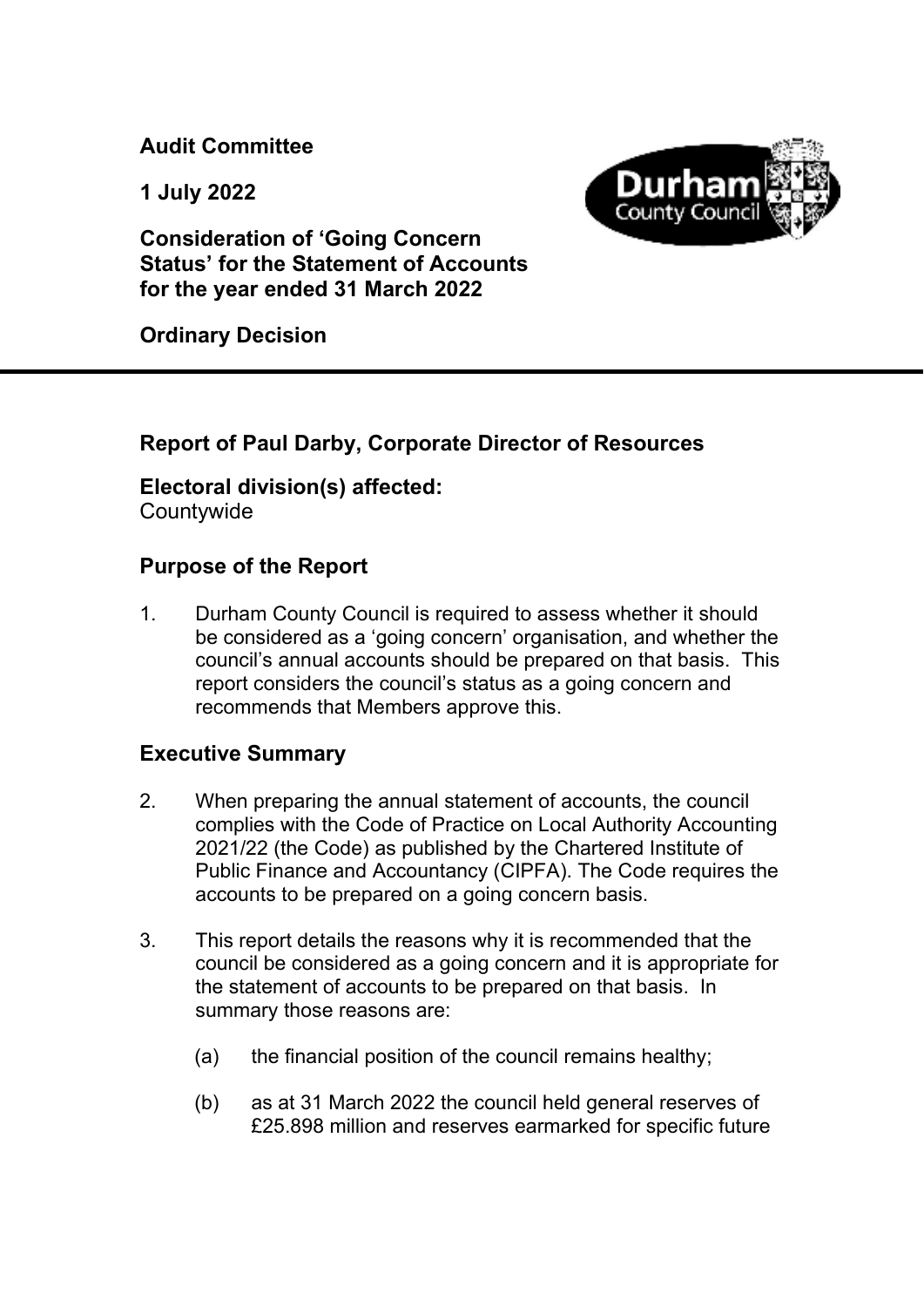purposes, including those held for schools, of £269.805 million;

- (c) net assets at 31 March 2022 amounted to £95.097 million;
- (d) the council has been able to set a balanced budget for 2022/23 and has a clear plan in place to continue to deliver local services up to 2025/26 via its medium term financial plan (MTFP);
- (e) the council has a history of stable finance and ready access to financial resources in the future; and
- (f) there are no significant financial, operating or other risks that would jeopardise the council's continuing operation.

#### **Recommendations**

- 4. It is recommended that:
	- (a) the council be considered as a going concern and
	- (b) the statement of accounts is prepared on that basis.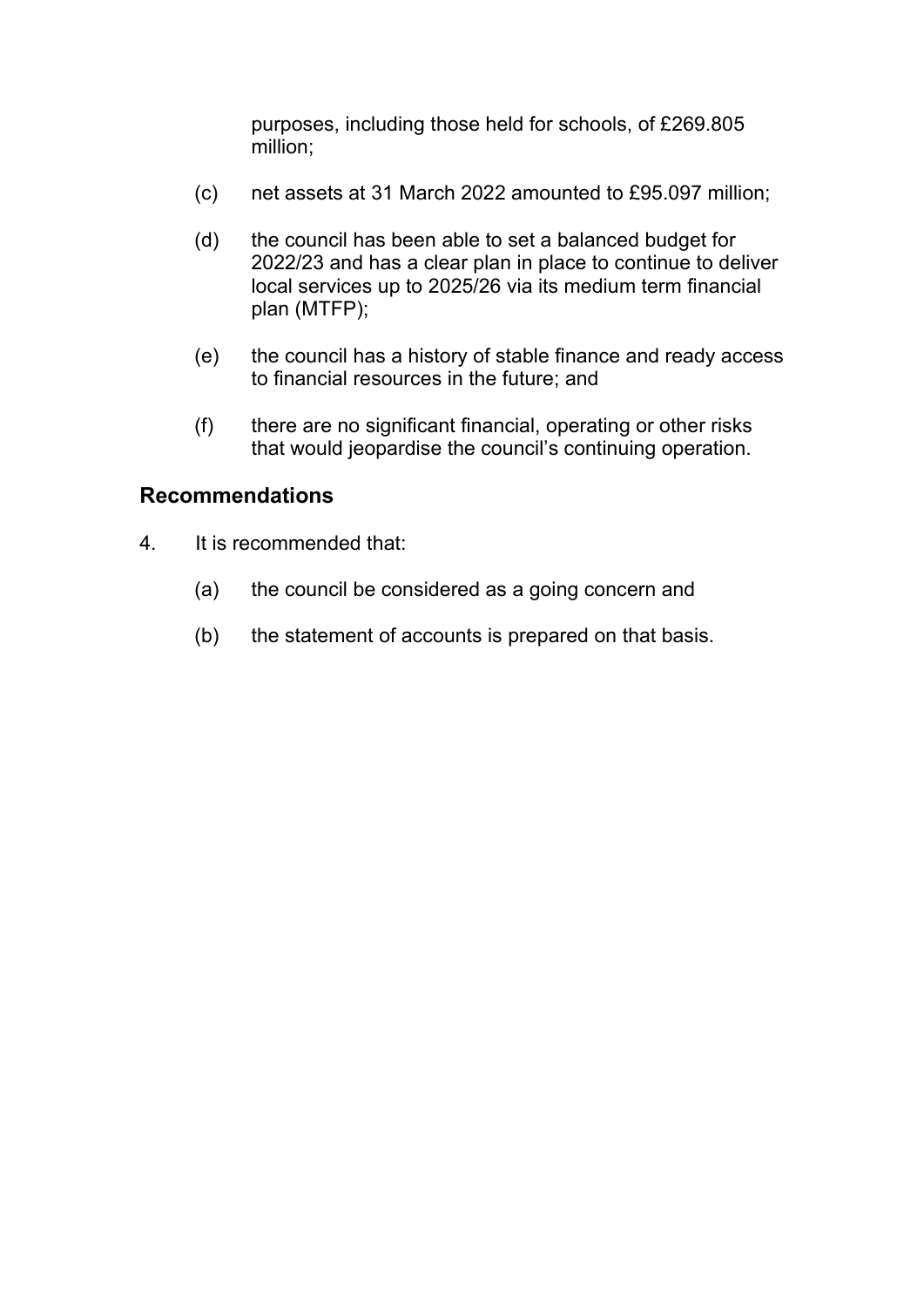### **Background**

- 5. The general principles adopted in compiling the statement of accounts are in accordance with the Code. The Code defines proper accounting practices for local authorities in England, Wales, Scotland, and Northern Ireland.
- 6. The Code requires that a local authority's statement of accounts is prepared on a going concern basis; that is, the accounts should be prepared on the assumption that the authority will continue in operational existence for the foreseeable future. This means that the Comprehensive Income and Expenditure Statement and Balance Sheet assume no intention to curtail significantly the scale of the operation.
- 7. An inability to apply the going concern concept can have a fundamental impact on the financial statements. In reality, it would be highly unusual for a local authority to have a going concern problem. There may be cases where part of an authority's operations ceases to be viable or affordable. However, this will not give rise to a going concern issue for the authority given that the impact would be restricted to only that part of the operation. Transfers of services under combinations of public sector bodies similarly do not negate the presumption of going concern.

## **Key Issues**

- 8. The assumption that a local authority's services will continue to operate for the foreseeable future is made because local authorities carry out functions essential to the local community and are themselves revenue raising bodies (with limits on their revenue raising powers arising only at the discretion of central government). If an authority were in financial difficulty, the prospects are therefore that alternative arrangements might be made by central government either for the continuation of the services it provides or for assistance with the recovery of a deficit over more than one financial year.
- 9. Local authorities derive their powers from statute and their financing and accounting framework is closely monitored by primary and secondary legislation. It is a fundamental concept of local authority accounting that wherever accounting principles and legislative requirements are in conflict, the legislative requirements then apply.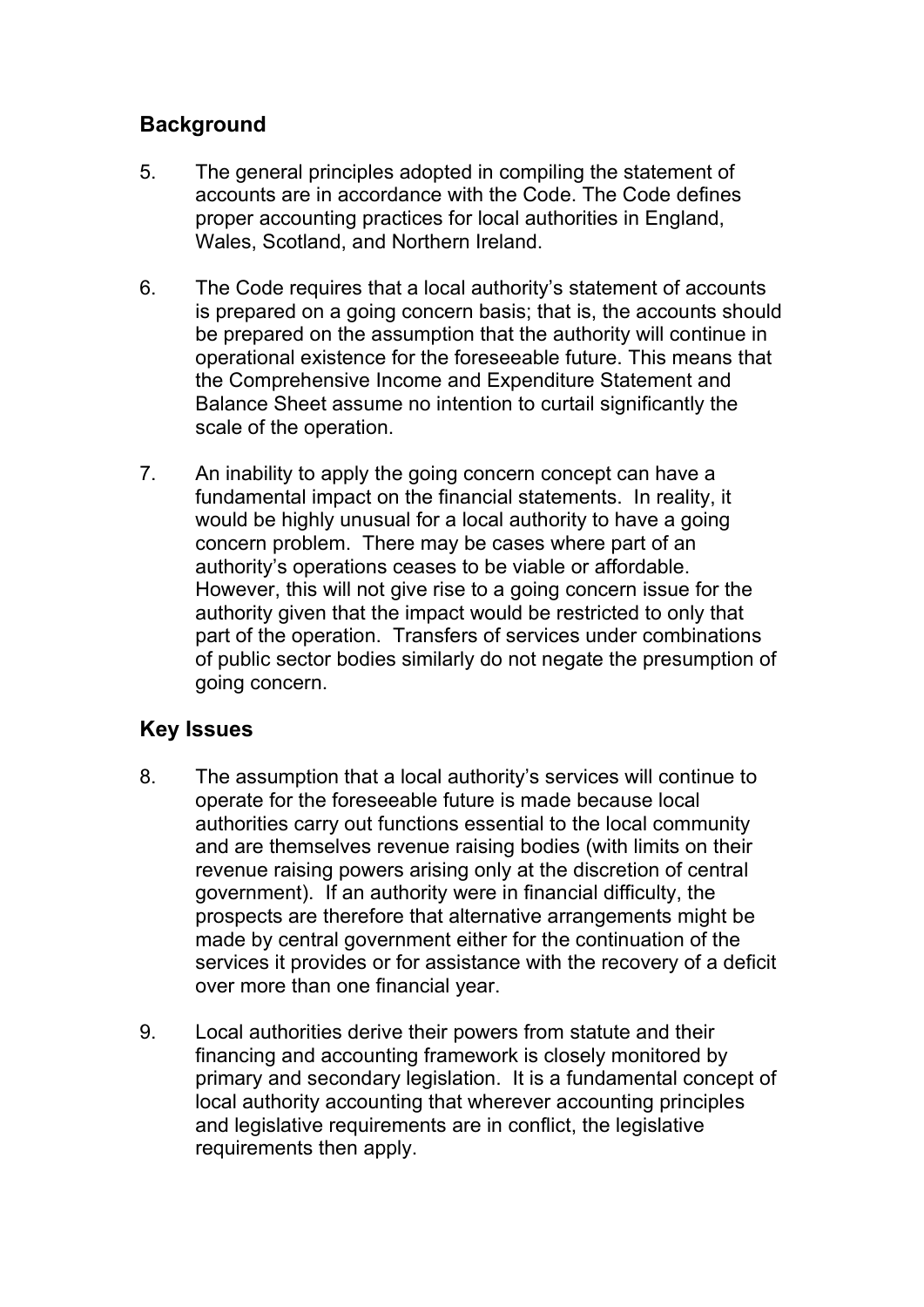10. An organisation must consider its financial performance to assess its ability to continue as a going concern. This assessment should cover historical, current and future performance.

### **Historical Position**

11. The following table shows the net assets of the council for the last five years:

| <b>Year ended 31</b> | <b>Net Assets</b> |  |
|----------------------|-------------------|--|
| <b>March</b>         | £ million         |  |
| 2018                 | 362.326           |  |
| 2019                 | 388.566           |  |
| 2020                 | 229.807           |  |
| 2021                 | 30.607            |  |
| 2022                 | 95.097            |  |

- 12. Whilst 2021 highlights a large decrease in the council's net assets from 2020, this was mainly due to an accounting entry increase in the estimated pension liability (as calculated by the Pension Fund's Actuary).
- 13. The 2022 Actuary calculation decreases this liability, and this, along with revalued and impaired Land and Building assets, increased Long Term Borrowing to fund capital commitments and increased short term investments result in an increased net assets balance from 2021.
- 14. The estimation of the net pension liability depends on a number of complex judgements and as such results in possible volatility in the balance sheet position. The annual atatement of accounts includes disclosure under IAS19 around the sensitivity of the defined benefits obligation to changes in key assumptions.
- 15. The external auditor provides a 'Value For Money' conclusion at each year end providing their opinion on whether the council has put arrangements in place for securing economy, efficiency, and effectiveness in its use of resources. The council's arrangements are considered against one overall criterion which is made up of three sub criteria as set out by the National Audit Office (NAO).
- 16. The overall criterion is 'in all significant respects, the audited body had proper arrangements to ensure it took properly informed decisions and deployed resources to achieve planned and sustainable outcomes for taxpayers and local people'. The three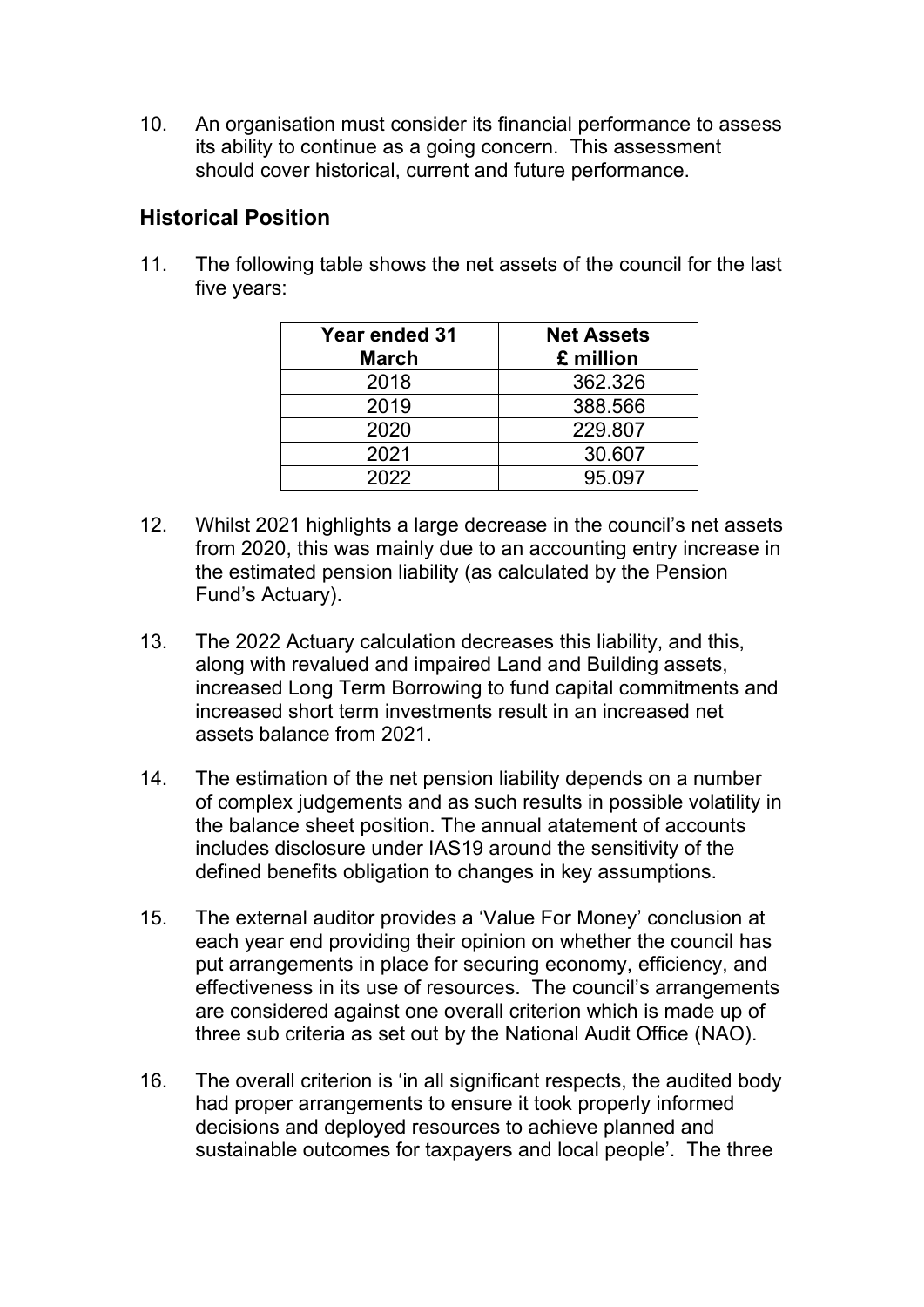sub-criteria are: informed decision-making; sustainable resource deployment; and working with partners and other third parties.

17. The last Audit Completion Report related to 2020/21 and was reported to the Audit Committee on 30 September 2021. Within that report the external auditor stated he was satisfied that in all significant respects, the council had proper arrangements in place to secure economy, efficiency, and effectiveness in its use of resources for the year ended 31 March 2022.

#### **Current Position**

- 18. At 31 March 2022 the council held general reserves of £25.898 million and reserves earmarked for specific future purposes, including those held for schools, of £269.805 million.
- 19. The financial position of the council remains healthy. Net assets at 31 March 2022 amounted to £95.097 million, an increase of £64.490 million during 2021/22. This is mainly due to a technical accounting issue in relation to a decrease in the estimated future pension liability for employees, calculated by the Pension Fund Actuary. Other changes relate to a reduction in Fixed Assets Property, Plant and Equipment due to revaluation and impairment of Land and Building assets, increase in Long Term Borrowing to fund capital commitments taking into consideration securing cost certainty and borrowing rates and an increase in short term investments.

#### **Future Plans**

20. The council approved its budget for 2022/23 and Medium Term Financial Plan (MTFP) 12 to 2025/26, in February 2022.

#### **Medium Term Financial Plan (12) – 2022/23 to 2025/26**

21. The Council is continuing to operate in a period of significant financial uncertainty brought about by a combination of the ongoing impact of the pandemic, our inherent low tax raising capacity due to our low tax base, and significant budget pressures in social care brought about by National Living Wage increases and enduring demographic pressures in Childrens Social Care and in waste services alongside other unfunded pressures arising from the present high levels of inflation impacting on energy and fuel costs in particular plus uncertainties surrounding the pay award that will ultimately be agreed. The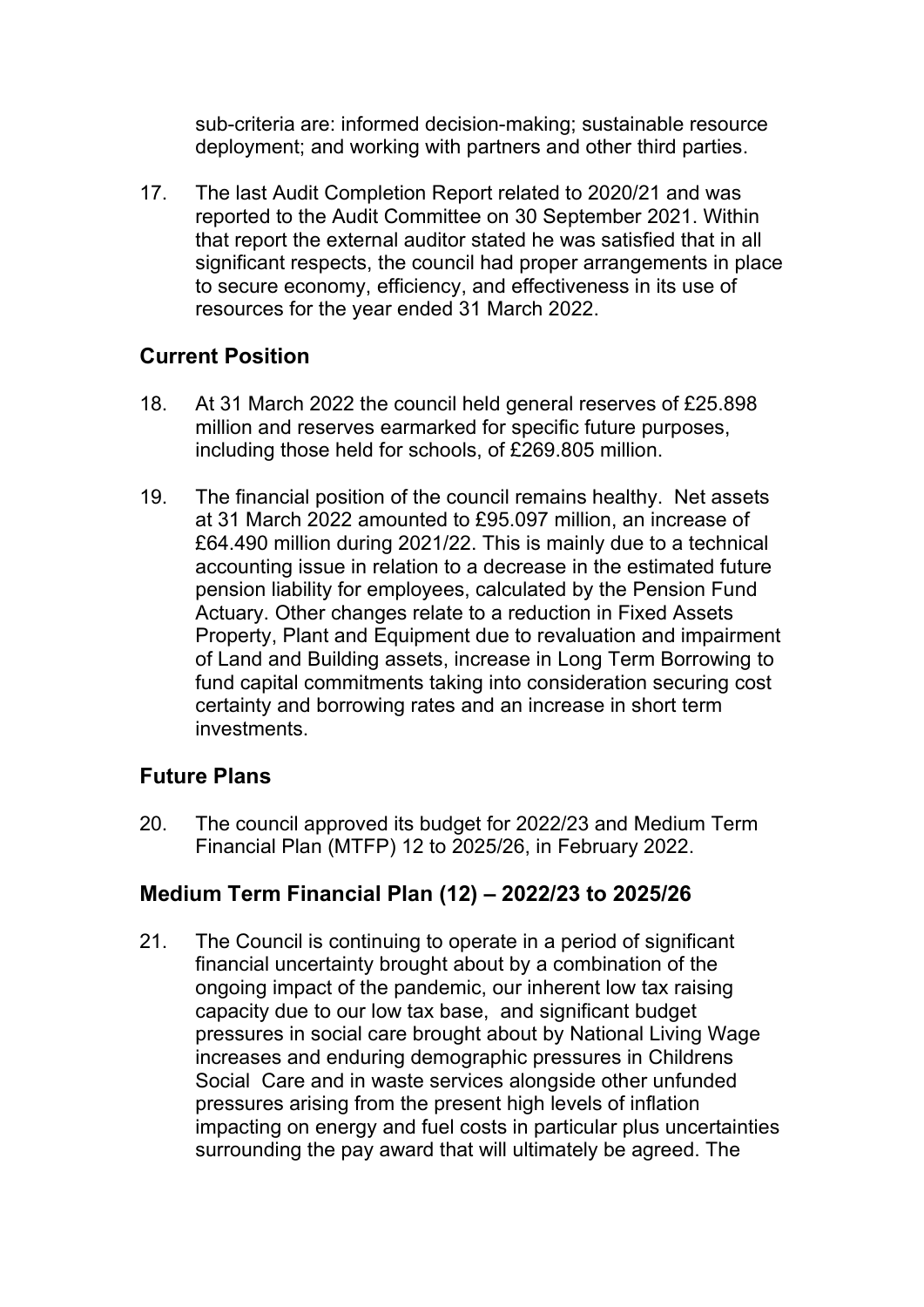financial outlook for the Council will continue to be extremely challenging for the foreseeable future.

- 22. The longer-term financial outlook for the council will continue to be extremely uncertain until the Fair Funding Review is concluded, and the financial impacts of the Social Care Reforms and outcomes of the Fair Cost of Care exercise are fully determined.
- 23. It is unlikely however that there will be clarity in any of these areas until late 2022 at the earliest leading to potential implementation in 2024/25.
- 24. No detail on links to a Business Rate Reset, further Business Rate Retention (BRR) or consideration of the inclusion of the Public Health Grant in BRR has yet been published therefore significant uncertainty beyond 2022/23 remains. This continues to make accurate medium term financial planning extremely difficult.
- 25. There is currently no certainty in terms of the quantum of funding available to local government from 2023/24 onwards, nor how this funding will be apportioned between authorities. It is clear however that there are significant risks to the council's funding depending on the principles that are ultimately agreed for fair funding distribution.
- 26. The longer-term financial impact of the pandemic remains uncertain at this stage. There will potentially be a range of interventions required by the council and ongoing impacts post pandemic that will have as yet unquantified financial pressures. Cash Limit Reserves and the General Reserves will potentially be required to meet any shortfalls in the funding that will be available.
- 27. The risk in this regard will be considered and assessed in future MTFP(13) Cabinet reports.
- 28. By the end of 2021/22, the council had delivered £248 million of financial savings with additional savings of £2.5 million approved for 2022/23. It is forecast that total savings for the period 2011/12 to 2024/25 will be £286 million.
- 29. The council's MTFP for the last thirteen years, has focused on protecting front line services as far as possible, prioritising back office efficiencies and reductions in management as well as focussing on income generation where possible. As this strategy has become increasingly more difficult to maintain over time, the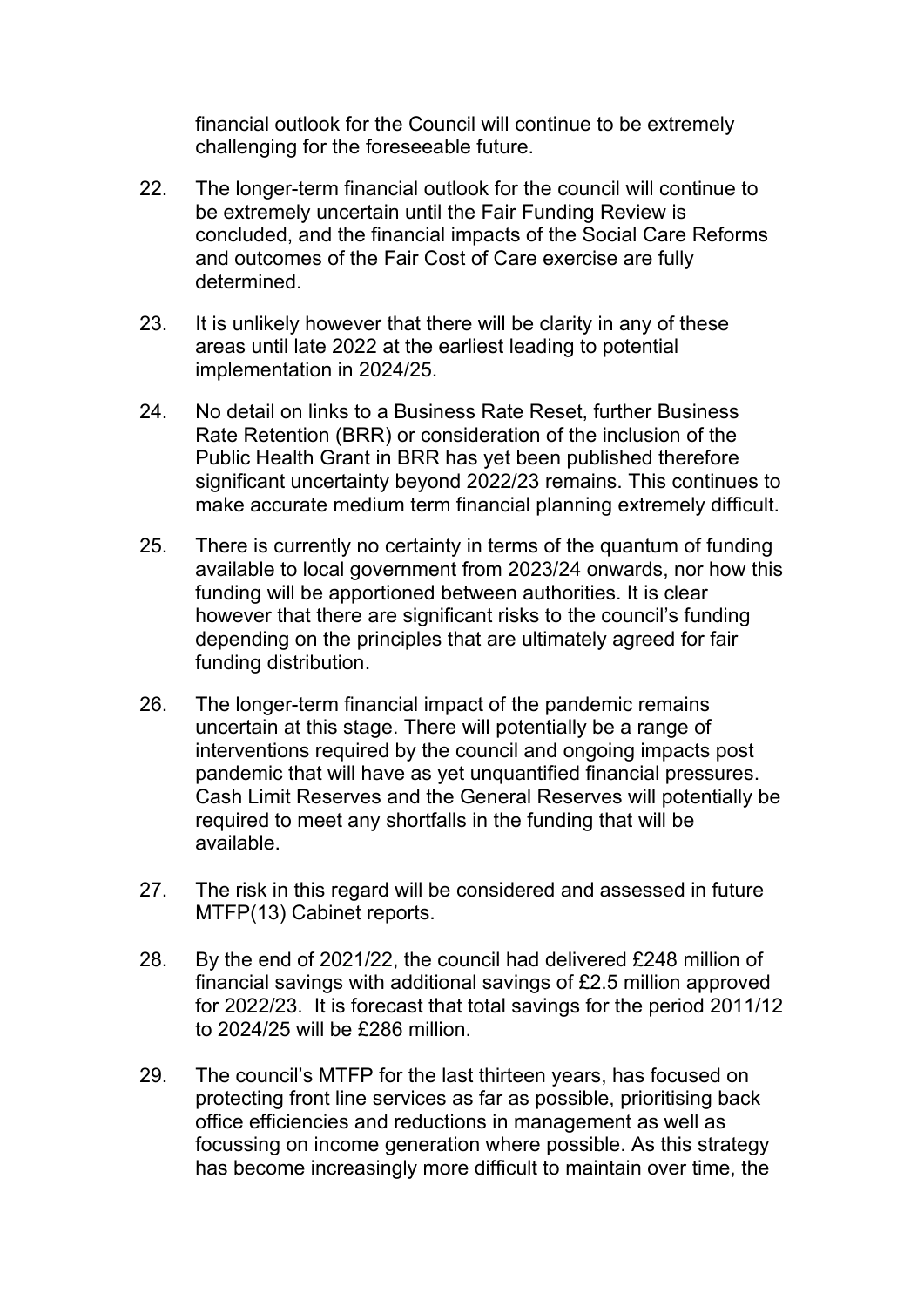council's Transformation Programme ensures that all options are consistently considered to protect front line services wherever possible.

- 30. Nevertheless, front line services will inevitably become progressively more impacted over the coming years if funding continues to be restricted.
- 31. The council continues to have a robust financial standing with sound and continuously improving financial management procedures and processes in place.
- 32. The MTFP sets out the council's approach to achieving a sustainable budget over the medium term whilst ensuring that all revenue resources are directed towards corporate priorities. The MTFP describes the financial direction of the council over the planning period and outlines the financial pressures it will face.
- 33. In general, the council has been quite accurate in forecasting the level of savings required, which has allowed the development of strong plans and enabled the council to robustly manage the implementation and delivery on time, including meeting extensive consultation and communication requirements. This has put the council in as strong a position as possible to meet the ongoing financial challenges across this MTFP and beyond, where savings proposals are becoming more complex and difficult to deliver and will inevitably require increased utilisation of reserves to offset any delays and smooth in reductions across financial years.
- 34. After taking into account base budget pressures, additional investment and savings, the council's net budget requirement for 2022/23 is £466.732 million. The financing of the net budget requirement is detailed in the following table.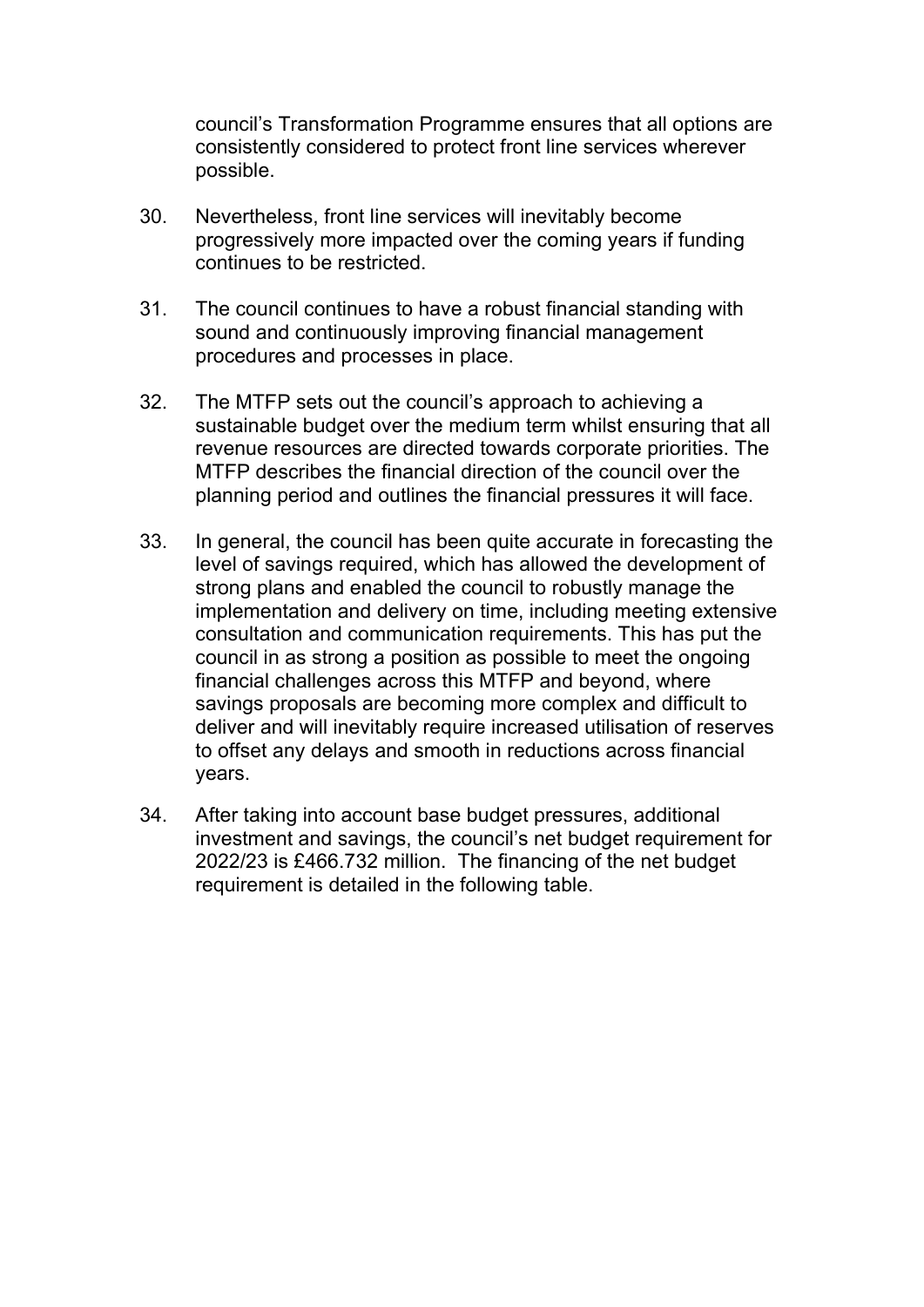#### **Financing of the 2022/23 Budget**

| <b>Funding Stream</b>               | <b>Amount</b> |  |
|-------------------------------------|---------------|--|
|                                     | £m            |  |
| <b>Revenue Support Grant</b>        | 29.100        |  |
| <b>Business Rates - Local Share</b> | 52.873        |  |
| Business Rates - Top Up Grant       | 72.780        |  |
| Section 31 Grant                    | 25.026        |  |
| <b>Collection Fund Deficit</b>      | $-9.788$      |  |
| <b>Council Tax</b>                  | 252.142       |  |
| New Homes Bonus                     | 4.082         |  |
| <b>Social Care Pressures Grant</b>  | 30.955        |  |
| <b>Services Grant</b>               | 8.776         |  |
| <b>Lower Tier Services Grant</b>    | 0.786         |  |
| <b>NET BUDGET REQUIREMENT</b>       | 466.732       |  |

### **Capital Funding**

- 35. On 23 February 2022 Council approved the 2021/22 revised capital budget and the MTFP (12) capital budget for the period 2022/23 to 2024/25.
- 36. Service groupings developed capital bid submissions alongside the development of revenue MTFP (12) proposals. Bids were submitted in the main for 2022/23 to maintain the two year rolling programme approach to the capital budget. The capital Member Officer Working Group (MOWG) considered the capital bid submissions taking the following into account:
	- (a) service grouping assessment of priority;
	- (b) affordability based upon the availability of capital financing. This process takes into account the impact of borrowing on the revenue budget;
	- (c) whether schemes could be self-financing i.e. capital investment would generate either revenue savings or additional income to repay the borrowing costs to fund the schemes.
- 37. Whilst considering capital bid proposals, MOWG have continued to recognise the benefits of committing to a longer term capital programme to aid effective planning and programming of investment. At the same time, MOWG also recognised the need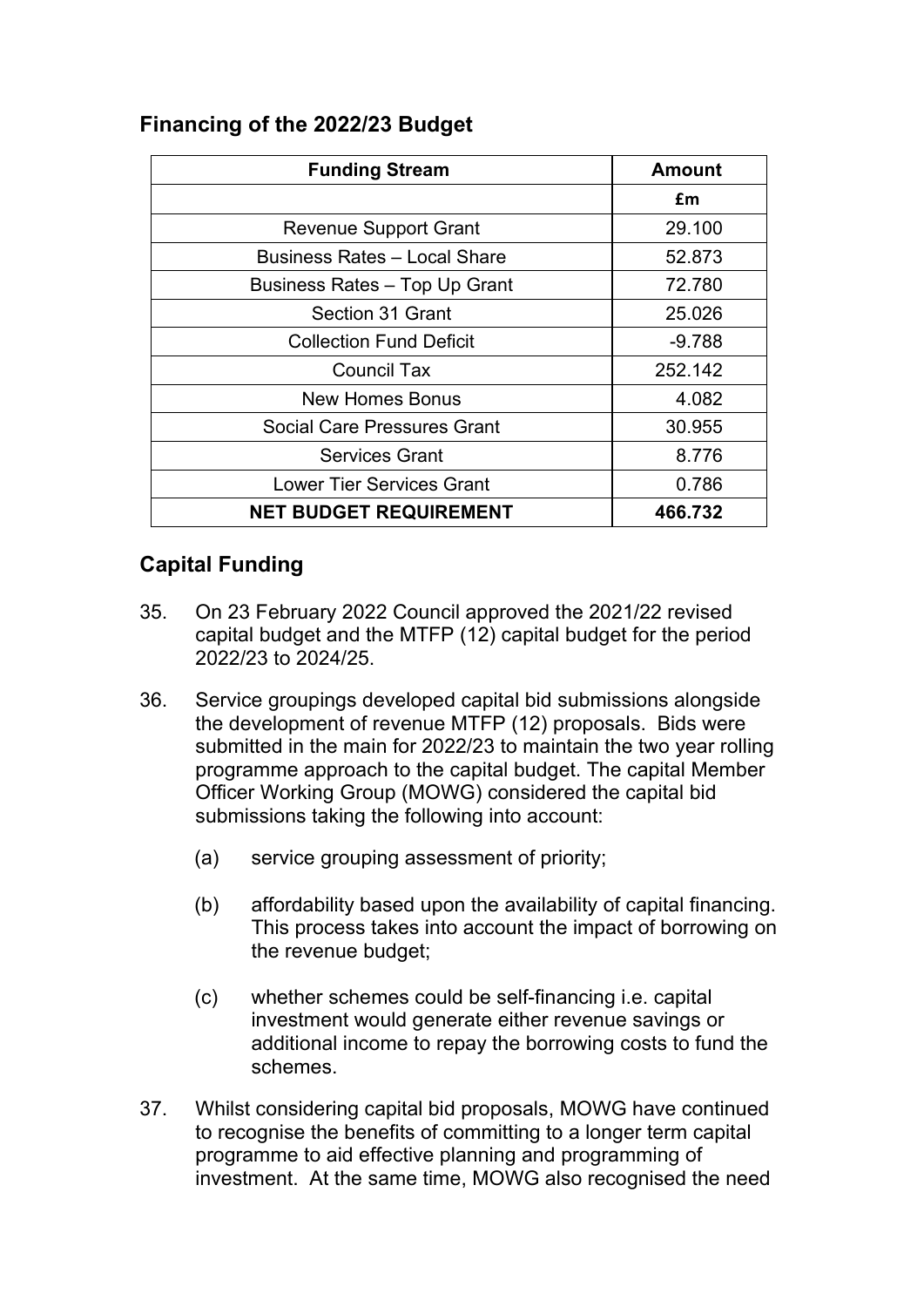for caution in committing the council to high levels of prudential borrowing at this stage for future years.

- 38. The need to continue to invest in capital infrastructure is seen as an essential means of maintaining and regenerating the local economy whilst supporting job creation.
- 39. The following table provides summary information of the Capital budget approved at Council.

| <b>Service Grouping</b>                    | 2021/22 | 2022/23 | 2023/24 | 2024/25 | <b>Total</b> |
|--------------------------------------------|---------|---------|---------|---------|--------------|
|                                            | £m      | £m      | £m      | £m      | £m           |
| <b>Adult and Health Services</b>           | 0.377   | 0.833   | 0.000   | 0.000   | 1.210        |
| <b>Children and Young People's Service</b> | 16.893  | 37.802  | 33.030  | 0.000   | 87.725       |
| Neighbourhoods & Climate Change            | 45.403  | 62.223  | 41.327  | 0.700   | 149.563      |
| Regeneration, Economy & Growth             | 89.976  | 146.623 | 90.927  | 16.422  | 340.948      |
| <b>Resources</b>                           | 9.330   | 11.267  | 2.196   | 0.000   | 22.795       |
| <b>TOTAL</b>                               | 158.979 | 258.748 | 167.392 | 17.122  | 602.241      |
| Financed by:                               |         |         |         |         |              |
| <b>Grants &amp; Contributions</b>          | 73.129  | 51.153  | 36.418  | 0.813   | 161.513      |
| Revenue & Reserves                         | 18.286  | 9.327   | 7.355   | 0.812   | 35.780       |
| <b>Capital Receipts</b>                    | 7.713   | 9.698   | 7.583   | 0.000   | 24.994       |
| <b>Borrowing</b>                           | 59.851  | 188.570 | 116.037 | 15.496  | 379.954      |
| <b>TOTAL</b>                               | 158.979 | 258.748 | 167.392 | 17.122  | 602.241      |

### **MTFP (12) Capital Programme**

40. The council has been able to set balanced revenue and capital budgets for 2022/23 and has a clear plan in place to continue to deliver local services up to 2025/26. Based upon this, it is evident that the council is a going concern.

#### **Financial Reserves**

- 41. Reserves are held as a:
	- (a) working balance to help cushion the impact of any uneven cash flows and avoid unnecessary temporary borrowing – this forms part of the general reserves;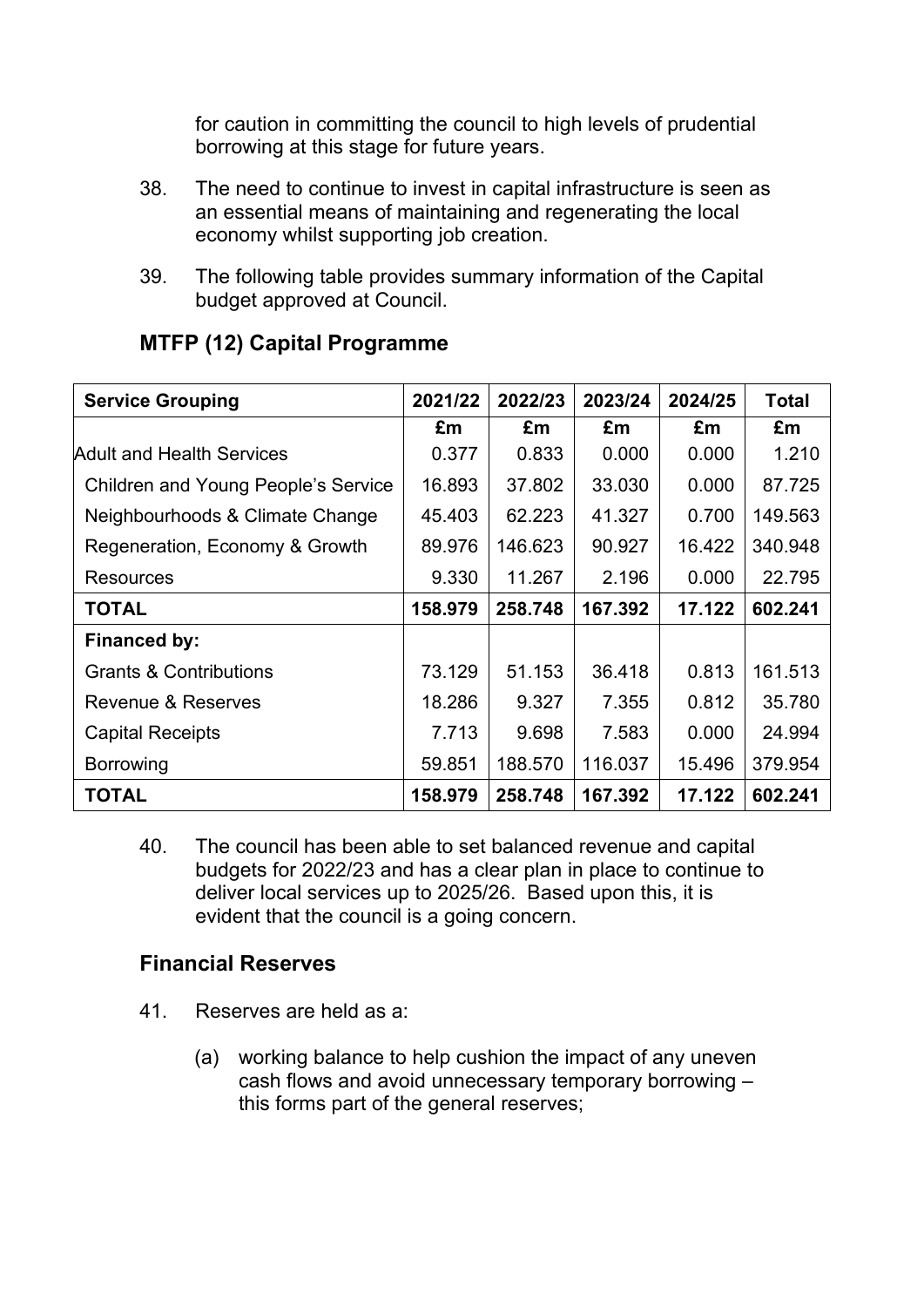- (b) contingency to cushion the impact of any unexpected events or emergencies e.g. flooding and other exceptional winter weather - this also forms part of general reserves;
- (c) means of building up funds, earmarked reserves to meet known or predicted future liabilities.
- 42. The council's current reserves policy is to:
	- (a) set aside sufficient sums in earmarked reserves as is considered prudent;
	- (b) aim to maintain general reserves of between 5% and 7.5% of the net budget requirement in the medium term, which in cash terms is up to £35 million.
- 43. Based on the level of reserves held, the council has demonstrated robust financial management that underpins its status as a going concern.

#### **Risk**

- 44. The council has previously recognised that a wide range of financial risks need to be managed and mitigated across the medium term. The risks faced are exacerbated by the council's responsibility for business rates and council tax support. All risks will be assessed continually throughout the MTFP(12) period. Some of the key risks identified include:
	- (a) ensuring the achievement of a balanced budget and financial position across the MTFP(12) period.
	- (b) ensuring timely and comprehensive savings plans are in place across the council, to mitigate extensive utilisation of reserves
	- (c) ensuring savings plans are risk assessed across a range of factors e.g., impact upon customers, stakeholders, partners, and employees.
	- (d) uncertainty in terms of the quantum of recurrent funding to be available to local government from 2023/24 onwards, and how this funding will be apportioned between authorities. It is clear however that there are significant risks to the council's funding depending on the principles that are ultimately agreed for fair funding distribution.
	- (e) the localisation of council tax support which passed the risk for any increase in council tax benefit claimants onto the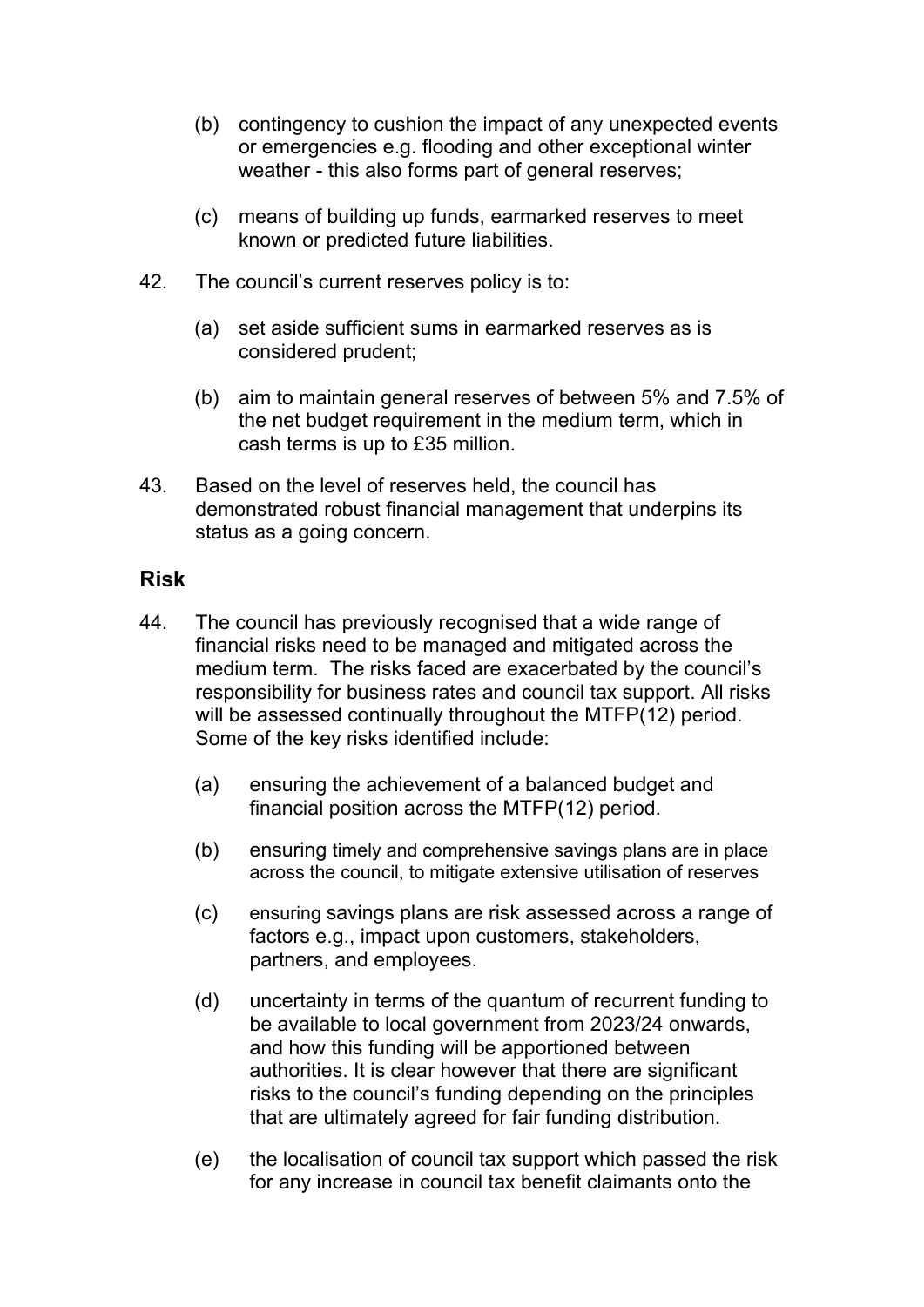council. Activity in this area will need to be monitored carefully with medium term projections developed in relation to estimated volume of claimant numbers.

- (f) the council retaining 49% of all business rates collected locally but also being responsible for settling all rating appeals. Increasing business rate reliefs and the revised 'check and challenge' appeals process continue to make this income stream highly volatile and will require close monitoring to fully understand the implications upon MTFP(12).
- (g) the impact of future increases in inflationary factors such as the National Living Wage and pay awards. Of particular concern is the volatility of energy prices, all these factors will continue to be closely monitored.
- (h) the council continuing to experience increases in demand for social care services. Although some allowance is made for demand increases across the MTFP(12) period this issue will need to be closely monitored.
- (i) the funding position for the High Needs Dedicated Schools Grant. The five year plan for high needs block funding and expenditure was approved by Cabinet in 2020.
- (j) it is not possible to be clear at this point as to any long-term impact from COVID-19 on council costs but especially council income. This will continue to be closely monitored with any ongoing impact built into future MTFP plans.
- (k) the impact of requirements associated with the health and social care levy especially in relation to the expectation of a fair cost of care process and the changes to adult care charging.
- 45. Based upon the above there are no financial risks which would indicate that the council is not a going concern.

#### **Conclusion**

46. When approving the accounts, the Audit Committee Members, being those charged with governance for the council, will need to consider which of the following three basic scenarios is the most appropriate: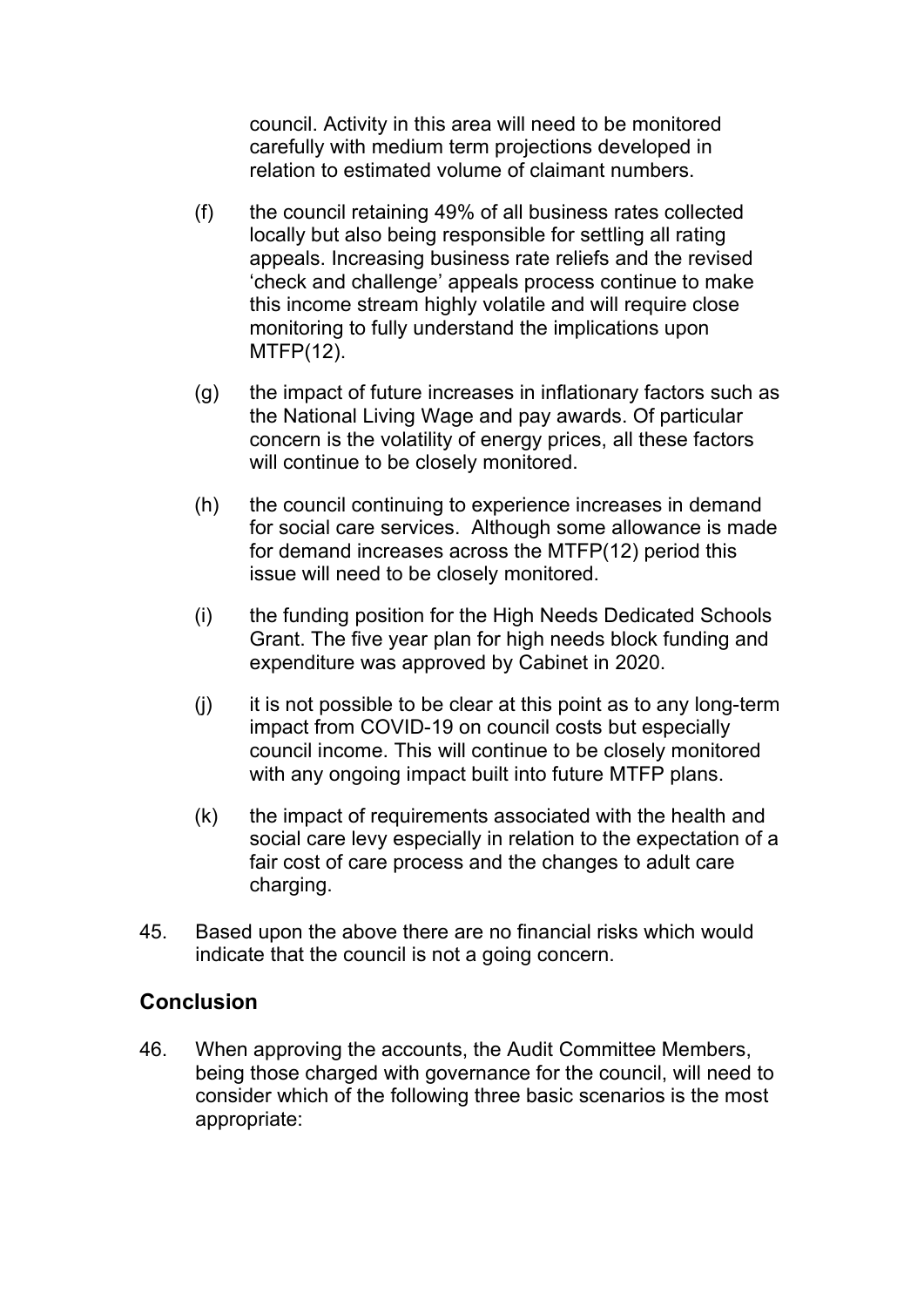- (a) The body is clearly a going concern and it is appropriate for the accounts to be prepared on the going concern basis;
- (b) The body is a going concern but there are uncertainties regarding future issues which should be disclosed in the accounts to ensure the true and fair view;
- (c) The body is not a going concern and the accounts will need to be prepared on an appropriate alternative basis.
- 47. Based upon the assessment undertaken, in my view:
	- (a) The council has a history of stable finance and ready access to financial resources in the future;
	- (b) There are no significant financial, operating or other risks that would jeopardise the council's continuing operation.
- 48. The council is therefore clearly a going concern and it is appropriate for the statement of accounts to be prepared on that basis.

#### **Other useful documents**

- (a) County Council 23 February 2022 Medium Term Financial Plan, 2022/23 to 2025/26 and Revenue and Capital Budget 2022/23
- (b) County Council 23 February 2022 Budget 2022/23 Report under Section 25 of Local Government Act 2003
- (c) Audit Committee 30 September 2021 Audit Completion Report 2020/21 – Durham County Council
- (d) Cabinet 16 March 2022 Forecast of Revenue and Capital Outturn 2021/22 - Period to 31 December 2021.
- (e) Audit Committee 1 July 2022 Statement of Accounts for the year ended 31 March 2022